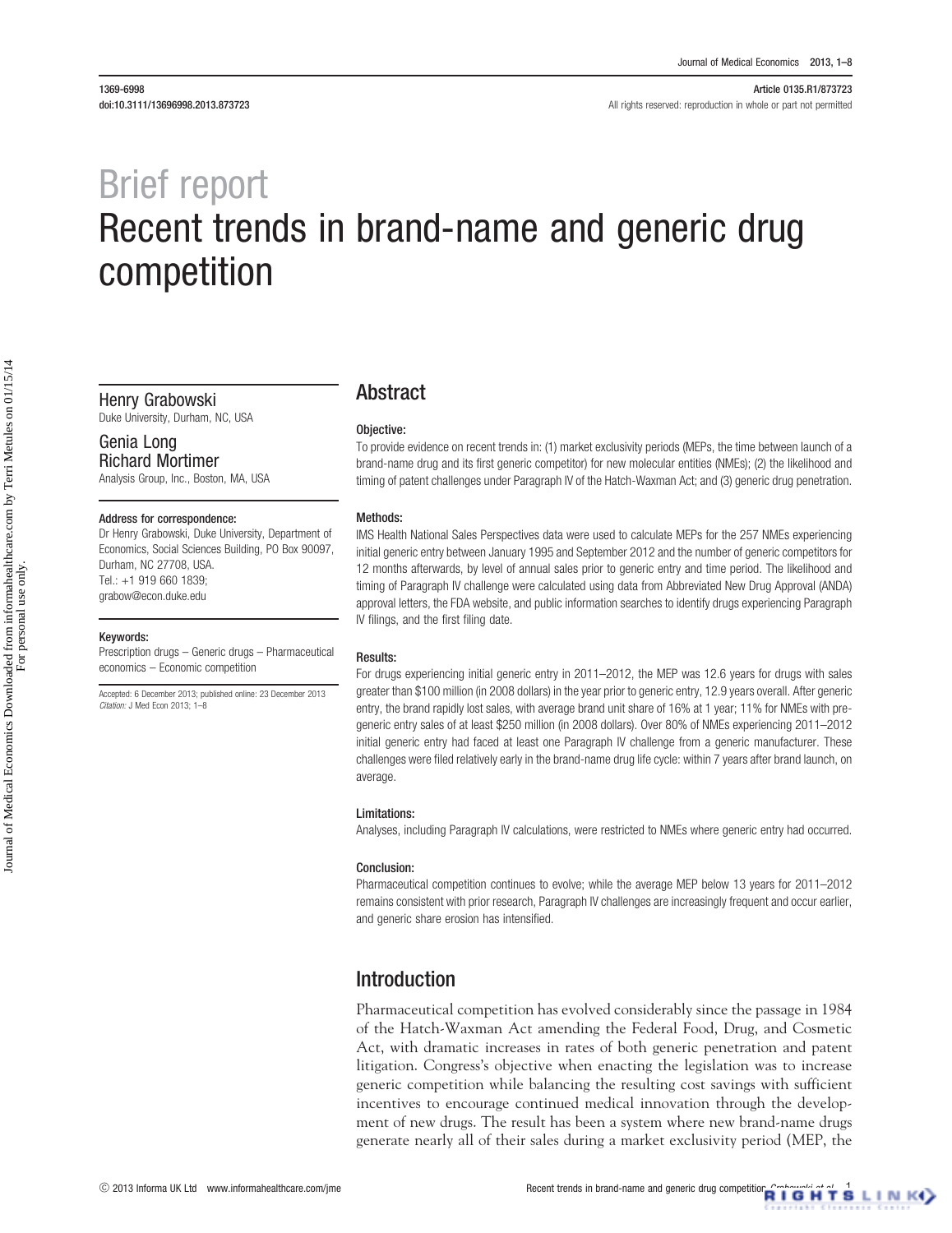Journal of Medical Economics Downloaded from informahealthcare.com by Terri Metules on 01/15/14 Journal of Medical Economics Downloaded from informahealthcare.com by Terri Metules on 01/15/14 For personal use only.

time period between market launch of a brand-name drug and the launch of its first generic), generic manufacturers frequently challenge patents protecting brand-name drugs, and generic drugs tend to rapidly supplant sales of the corresponding brand-name drug following generic entry.

The Hatch-Waxman Act included a number of provisions aimed at facilitating approval of generic drugs by the Food and Drug Administration (FDA) and encouraging generic entry (and other provisions encouraging innovation described later below). One of the primary provisions of the Act established an Abbreviated New Drug Application (ANDA) process, which greatly reduced the cost of completing an FDA application for approval of a generic drug. Prior to the Hatch-Waxman Act, generic manufacturers were required to submit original safety and efficacy data on their products to gain market approval by the FDA. To meet this requirement, the generic manufacturer generally had to duplicate many of the brand-name manufacturer's trials<sup>[1](#page-7-0)</sup>. Under the ANDA process, generic manufacturers need only demonstrate that their products have the same active ingredients as and are 'bioequivalent' to their brand-name counterparts. Generic manufacturers also received a research exemption for bioequivalence studies, allowing them to begin research on the innovator's drug prior to patent expiration, without running afoul of patent law.

The Hatch-Waxman Act also created incentives for generic manufacturers to challenge brand-name patents before they expired. For example, under a so-called Paragraph IV challenge, the generic manufacturer files a Paragraph IV ANDA, notifying the FDA that it claims its generic product does not infringe on a listed patent on the brand-name drug, or that a patent held on the brand-name drug is not valid. If the brand-name drug manufacturer files a patent infringement action against the generic company within 45 days of receiving notice of the Paragraph IV ANDA being filed, the FDA cannot approve the generic company's ANDA until the company prevails in court or through settlement, or until a 30-month stay expires, whichever comes first. However, as an incentive for generic manufacturers to challenge brand-name patents, the first generic manufacturer (or manufacturers) to file a Paragraph IV challenge and to receive FDA final approval of its application, resulting in entry prior to patent expiration, is granted a 180-day period of exclusivity. During this 180-day period its drug is the only ANDA-approved generic version allowed on the market. Paragraph IV challenges can be made at the dosage form or strength level. The first to file a Paragraph IV challenge is determined by the day of filing, and multiple generic manufacturers can share first-to-file status if they file on the same day. A generic manufacturer's 180-day exclusivity period applies only to the dosage form or strength level for which that manufacturer was the first to file a Paragraph IV challenge.

The 180-day period of exclusivity generally is very profitable to a generic manufacturer because the generic manufacturer tends to drop price only modestly below the brand price during this period, generic share increases rapidly, and generic sales are enjoyed by a single manufacturer (or a few first-filing manufacturers). This provides substantial incentives for being the first to file a Paragraph IV challenge, or being among the first-filers.

In an effort to balance these provisions aimed at encouraging more generic competition for brand-name drugs, the Hatch-Waxman Act also established new incentives for innovation for brand-name drug manufacturers. For example, innovators can receive an additional period of patent protection through so-called patent term restoration. This provision extends the life of a patent on a drug by up to 5 years, with the aim of compensating for time that the innovator company spent conducting human clinical trials on the drug before it applied to the FDA for approval of the drug through a New Drug Application (NDA) and also for a portion of the time the NDA is under FDA review. Under patent term restoration, the life of the patent cannot be extended by more than 5 years, and the remaining patent term after FDA approval cannot exceed 14 years, including the extension.

In addition to patent term restoration, innovative brand-name drugs are also protected from early ANDA filings through a data exclusivity provision in the Hatch-Waxman Act. Data exclusivity runs concurrently with patent protection and restricts the FDA from receiving a generic application that relies on a brand-name drug's safety and efficacy data for 5 years following that drug's approval (unless there is a Paragraph IV challenge, in which case it is 4 years).

Under the Hatch-Waxman Act, therefore, the MEP for new brand-name drugs reflects, among other factors, the combined impact of provisions aimed at facilitating earlier generic entry and other provisions aimed at maintaining incentives for innovation.

The use of generics has increased substantially since the mid-1990s, in part because of increases in the mechanisms available to promote generic use, including incentives in commercial insurance plans and public coverage, such as tiered formularies with lower patient co-payments for generic than for brand-name drugs, and restricting formulary coverage to generics in certain therapeutic categories<sup> $2,3$ </sup>. In addition, a number of state laws allow generic forms to be substituted automatically by pharmacists for brandname drugs prescribed by physicians, so long as physicians have not specified that the prescription must be 'dispensed as written'. As a result, generic products' share of total prescriptions in the US increased from 36% in 1994 to 84% in 2012[4](#page-7-0) .

The impact of Hatch-Waxman on incentives to innovate has received somewhat less attention. A 1998 report by the Congressional Budget Office estimated that generic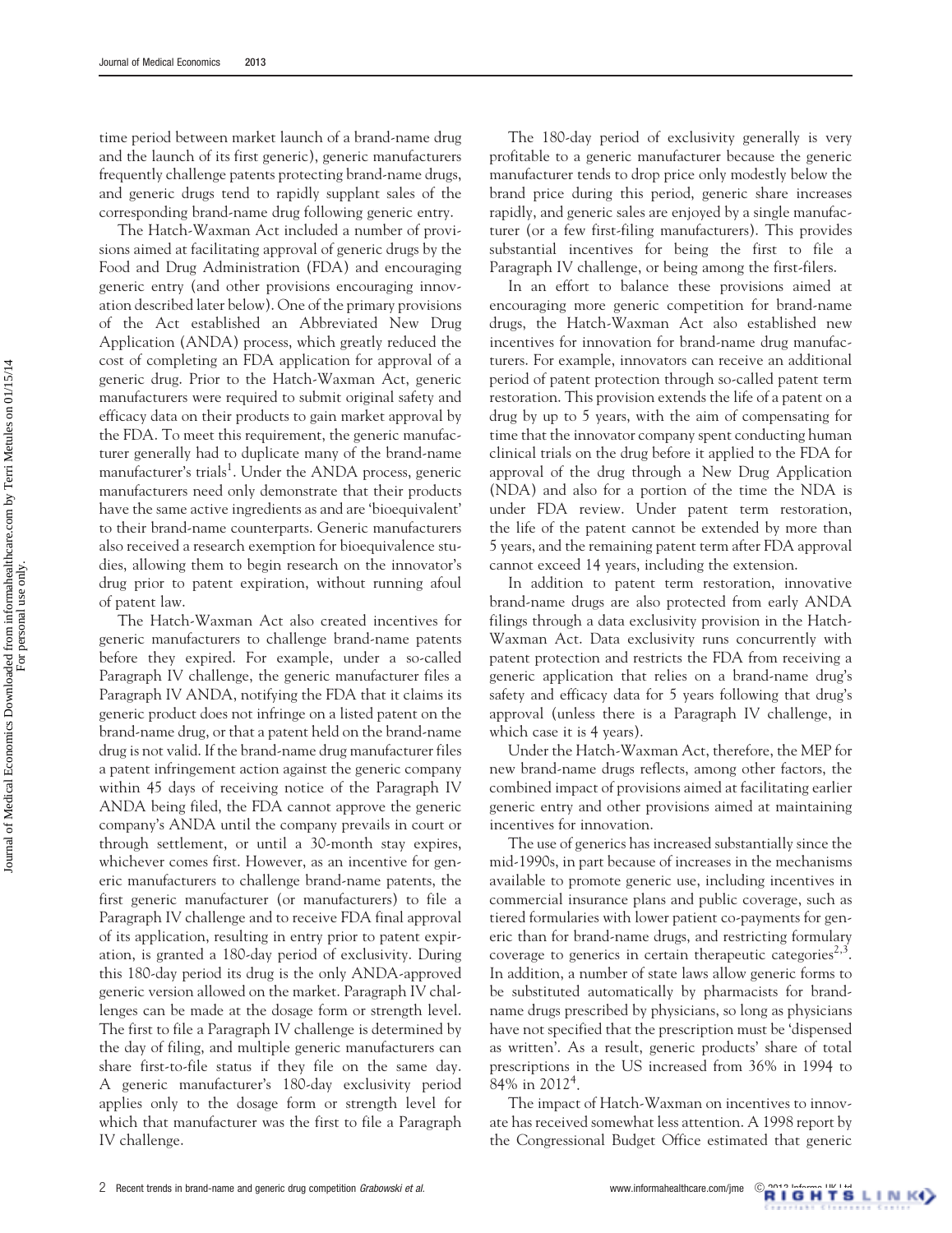competition reduces by 12% the net present value of the total stream of future profits expected from the average brand-name drug. In particular, the Congressional Budget Office found that, for brand-name drugs, the negative effects on returns from generic competition probably outweighed the positive effects of patent term restoration, described above<sup>[5](#page-7-0)</sup>.

The objective of this study was to provide evidence on recent trends in three factors that have a potentially substantial influence on the balance of cost savings and incentives for continued innovation in the form of new drugs: (1) MEPs for new brand-name drugs; (2) the likelihood and timing of Paragraph IV patent challenges under the Hatch-Waxman Act, through which generic manufacturers challenge the validity or applicability of patents protecting brand-name drugs; and (3) the rate and extent of generic drug penetration following initial generic entry.

The findings presented extend and expand upon research originally conducted by Grabowski and Kyle<sup>[6](#page-7-0)</sup> and updated in Grabowski et al.<sup>[7](#page-7-0)</sup>, which evaluated data on MEPs for all new molecular entities (NMEs) experiencing initial generic entry between 1995 and 2008. Here, we further extend those prior analyses to include data on all NMEs experiencing initial generic entry through September 2012, allowing for evaluation of trends over a long period of time for key features of generic competition. We collected and analyzed new data from 2007 through September 2012, allowing for corroboration of the 2007 and 2008 period considered in prior analyses, while also extending the time period covered through September 2012.

# Patients and methods

### Data sources

IMS Health National Sales Perspectives data were used for calculating MEPs for drugs experiencing first generic entry between January 2007 and September 2012. This is the same data source relied on for prior analyses, and the data obtained for this study was merged with similar data for the time period 1995–2006. The data set used in the analysis contained information about all 460 drugs experiencing first generic entry during this period, including 257 NMEs, and 203 new formulations of older drugs. New formulations include changes in the form of administration for example, changing from an injection to a topical application—but not new strengths or new indications. We excluded several products from the analysis based on the following criteria: one product was excluded because generic versions of it were subsequently withdrawn as a result of litigation following initial entry; and seven products were excluded because the original brand FDA approval

pre-dated October 1962 and the requirements for safety and efficacy data introduced at that time. Our analysis focused on NMEs and we present data only on the 257 NMEs experiencing initial generic entry between January 1995 and September 2012 because regulations for generic entry differ if the brand-name product is a new formulation.

In addition to providing the information necessary to calculate MEPs, the data also included information on drug characteristics, such as mode of administration and number of generic entrants. All sales data are presented in 2008 dollars, adjusted using the US Department of Labor's Consumer Price Index for All Urban Consumers as the market deflator.

We supplemented the market exclusivity data with a detailed review of information from the FDA's website on Paragraph IV ANDA filings<sup>[8](#page-7-0)</sup>. We also analyzed ANDA approval letters in the study period and searched other public information including company press releases, court documents, and industry trade reports, to identify all of the drugs in the data set that experienced Paragraph IV ANDA filings, and the date of the first filing for each drug. Our data contained only drugs that experienced generic entry (i.e., drugs that have experienced a Paragraph IV ANDA filing but where generic entry has not yet occurred are not included in our analysis).

For the sub-set of drugs in our sample that experienced first generic entry between 1999 and September 2012, we reviewed IMS Health National Sales Perspectives monthly data on standard units separately for the brand-name drug and for generic versions of the drug. Monthly sales data were not available for drugs experiencing first generic entry prior to 1999. The data were used to calculate the monthly erosion of brand-name drugs' share of standard units for the 12 months following first generic entry. The extent of brand-name drug share erosion is summarized based on the timing of first generic entry, illustrating the increasing extent of brand-name drug erosion for drugs more recently experiencing first generic entry.

### Methods

Consistent with prior research, we defined the MEP as the time between the launch of a brand-name drug and the launch of its first generic competitor. As noted, this definition reflects the often complex interaction among many technical, regulatory, and competitive factors, including: the timing of patent filings, the amount of patent term lost during product development, the duration of regulatory review before FDA approval, the eligibility for patent term restoration under the Hatch-Waxman Act, the likelihood and outcome of generic patent challenges (including the possibility of a stay on generic entry for up to 30 months pending court decisions on patent infringement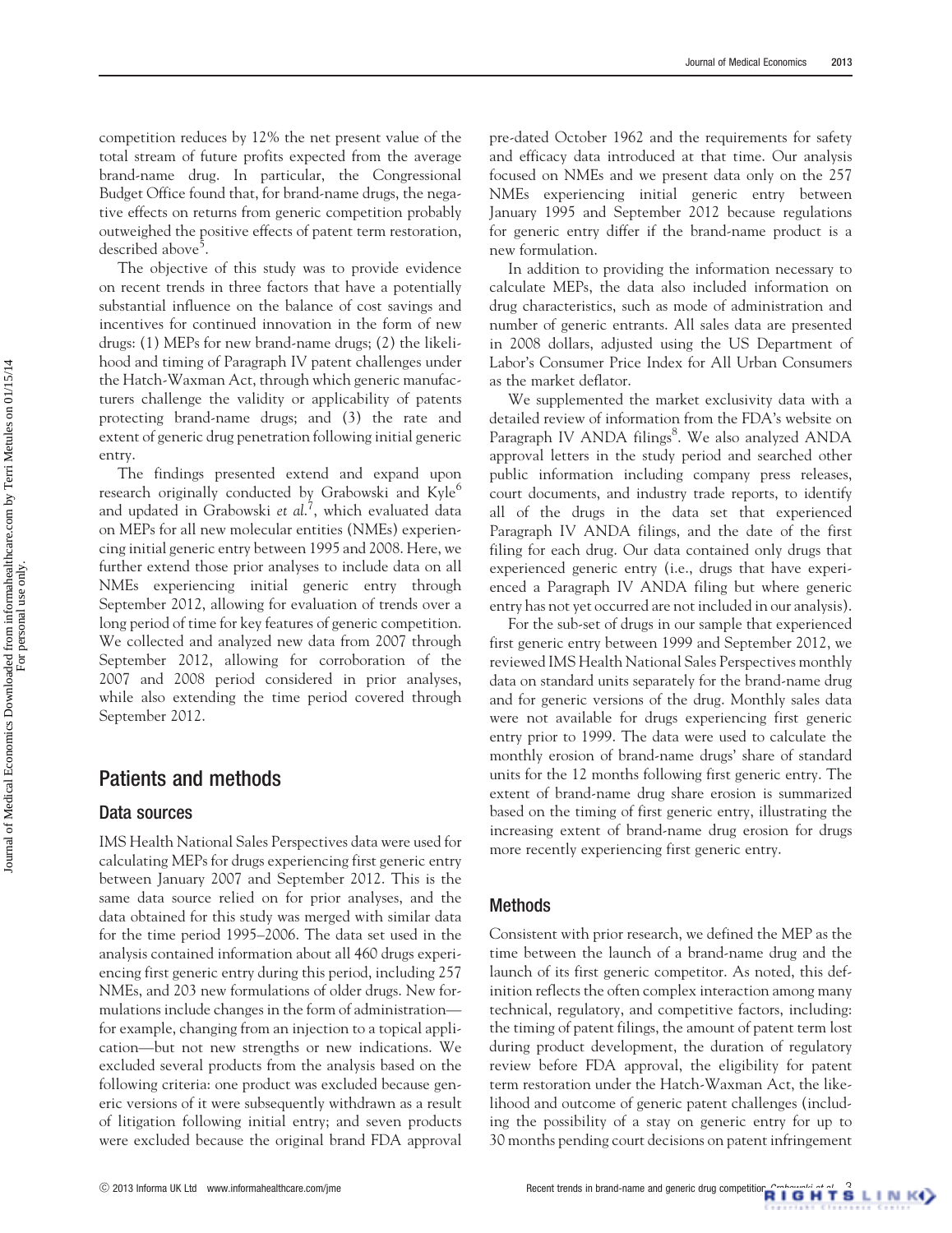suits), entry decisions by generic manufacturers, and the duration of FDA review of generics. Any one or a combination of these factors can affect the market exclusivity of a particular drug. The average MEP remains a key determinant of profitability and incentives for innovation.

The average number of generic entrants within 1 year of first generic entry was calculated by level of sales (i.e., less than \$100 million, greater than or equal to \$100 million and less than \$250 million, greater than or equal to \$250 million and less than \$1 billion, \$1 billion or larger), based on sales in the year prior to generic entry and inflationadjusted to 2008 dollars using the US Department of Labor Consumer Price Index for All Urban Consumers, and by time period of initial generic entry (i.e., 1995–1998, 1999– 2003, 2004–2008, 2009–2011).

Paragraph IV filing frequency was calculated as the percentage of NMEs experiencing at least one Paragraph IV filing at any time prior to first generic entry, by year of first generic entry. Paragraph IV timing was calculated as the average time from NME launch to first Paragraph IV filing.

The generic penetration rate was defined as the share of units of the drug that are filled by a generic version of the drug rather than the brand-name drug. Generic penetration rates reflect market factors, an increase over time in the mechanisms available to commercial insurance and public plans to promote generic use, as well as state regulations and laws.

All figures presented are unweighted averages. Figures in parentheses following calculated averages are standard deviations. Figures for Paragraph IV filing frequency and timing (as presented in Exhibit 3) are 3-year moving averages.

## **Results**

### Average period of market exclusivity

Figure 1 shows the average length of the market exclusivity period for all new drugs, by year of first generic entry, and for those with annual sales greater than \$100 million in the 12 months prior to generic entry (in 2008 dollars). Between 1995–2012, the average MEPs for all drugs experiencing first generic entry ranged between 12.2– 13.7 years over the period.

Drugs with annual sales greater than \$100 million (in 2008 dollars) in the year prior to generic entry represent 54% of all drugs and 97% of sales for all drugs in our data set experiencing generic entry. The average MEP for these higher-revenue drugs was 12.6 years in the most recent period in our study (2011–2012). The average length of exclusivity for all NMEs for 2011–12 was 12.9 years, compared to 13.5 years in the initial period (1995–1996). Figures for each cohort of NMEs, as



#### **Source:**

Journal of Medical Economics Downloaded from informahealthcare.com by Terri Metules on 01/15/14 Journal of Medical Economics Downloaded from informahealthcare.com by Terri Metules on 01/15/14 For personal use only.

> IMS Health data on all new drugs with initial generic entry in the period 1995 through September 2012. **Notes:**

New molecules with sales greater than \$100 million based on sales in the year prior to generic entry and inflation adjusted to 2008 dollars using the Consumer Price Index for All Urban Consumers.

Figure 1. Average market exclusivity period by year of first generic entry: new molecular entities.

L

**INK**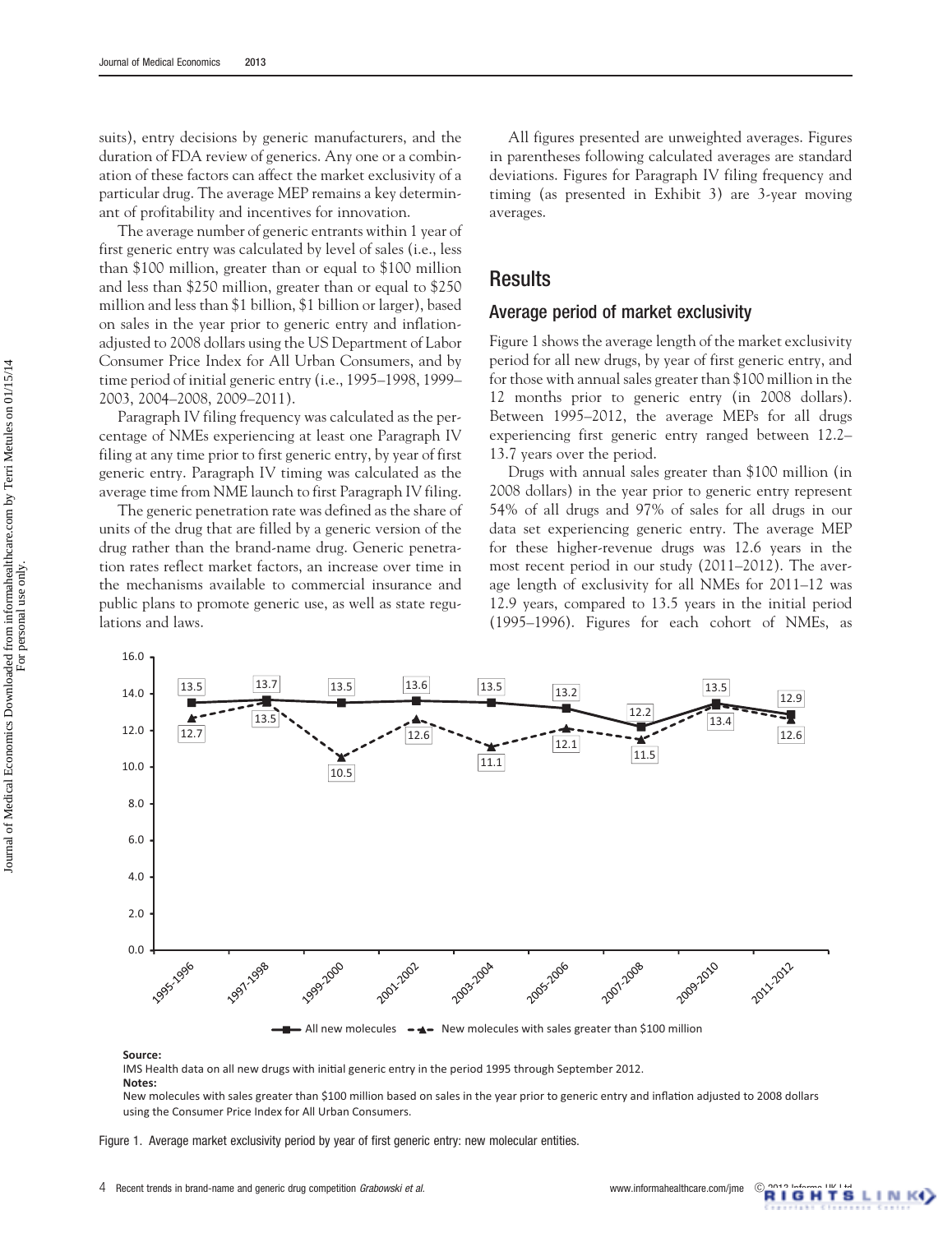defined by year of first generic entry, are presented in Table 1.

Average MEPs were similar whether we analyzed drugs with annual sales greater than \$100 million, \$250 million, or \$1 billion (in 2008 dollars, data not shown).

Figure 2 summarizes the number of generic entrants observed for NMEs in the data. The exhibit shows the average number of a brand-name drug's generic competitors in the market 12 months after the first generic entry, segmented by level of sales and by time period. The number of generic entrants is higher for drugs with

Table 1. Average market exclusivity period by year of first generic entry.

| Year of first<br>generic entry | New molecules with sales<br>greater than \$100 million<br>Mean, in years (SD) | All new<br>molecules<br>Mean, in years (SD) |
|--------------------------------|-------------------------------------------------------------------------------|---------------------------------------------|
| 1995-1996                      | 12.7(7.5)                                                                     | 13.5(6.9)                                   |
| 1997-1998                      | 13.5(7.0)                                                                     | 13.7(5.5)                                   |
| 1999-2000                      | 10.5(3.2)                                                                     | 13.5(6.4)                                   |
| 2001-2002                      | 12.6(3.6)                                                                     | 13.6(4.5)                                   |
| 2003-2004                      | 11.1(3.6)                                                                     | 13.5(6.2)                                   |
| 2005-2006                      | 12.1(3.8)                                                                     | 13.2(5.3)                                   |
| 2007-2008                      | 11.5(2.9)                                                                     | 12.2(3.6)                                   |
| 2009-2010                      | 13.4(2.3)                                                                     | 13.5(3.6)                                   |
| 2011-2012                      | 12.6 (2.7)                                                                    | 12.9(3.2)                                   |

Source: IMS Health National Sales Perspectives data on all new drugs with initial generic entry in the period 1995 through September 2012. Notes: New molecules with sales greater than \$100 million based on sales in the year prior to generic entry and inflation-adjusted to 2008 dollars using the Consumer Price Index for All Urban Consumers.

larger sales before the first generic entry and for drugs experiencing first generic entry after 1998. For example, one drug with over \$1 billion in annual sales prior to generic entry experienced first generic competition in the period 1995–1998 and it faced six generic entrants after 1 year. The corresponding figures for drugs with over \$1 billion in annual sales (in 2008 dollars) prior to generic entry were an average of between eight and nine generic entrants for the period 1999–2003, between 11 and 12 for 2004–2008, and between nine and 10 for 2009–2011. Similar trends in the number of generic entrants were experienced for drugs with under \$1 billion in sales.

### Paragraph IV challenges

The likelihood of a Paragraph IV challenge being filed has increased substantially in recent years ([Figure 3](#page-5-0)). Only 9% of drugs experiencing first generic entry in 1995 had experienced a Paragraph IV challenge at any point prior to first generic launch. That share increased steadily to 81% by drugs experiencing first generic entry in 2012. Drugs with sales greater than \$100 million the year before first generic entry (in 2008 dollars) faced an even higher probability of a Paragraph IV filing, increasing from 17% in 1995 to 84% in 2012 (data not shown).

Paragraph IV challenges also occur sooner following the launch of a brand-name drug ([Figure 3](#page-5-0)). For drugs experiencing first generic entry in 1995 and also experiencing a Paragraph IV challenge, the average time between launch



#### **Source:**

IMS Health data on all new drugs with initial generic entry in the period 1995 through September 2012. **Notes:**

New molecules with sales in the year prior to generic entry, inflation-adjusted to 2008 dollars using the Consumer Price Index for All Urban Consumers.

Figure 2. Average number of generic entrants within 1 year of first generic entry: new molecular entities.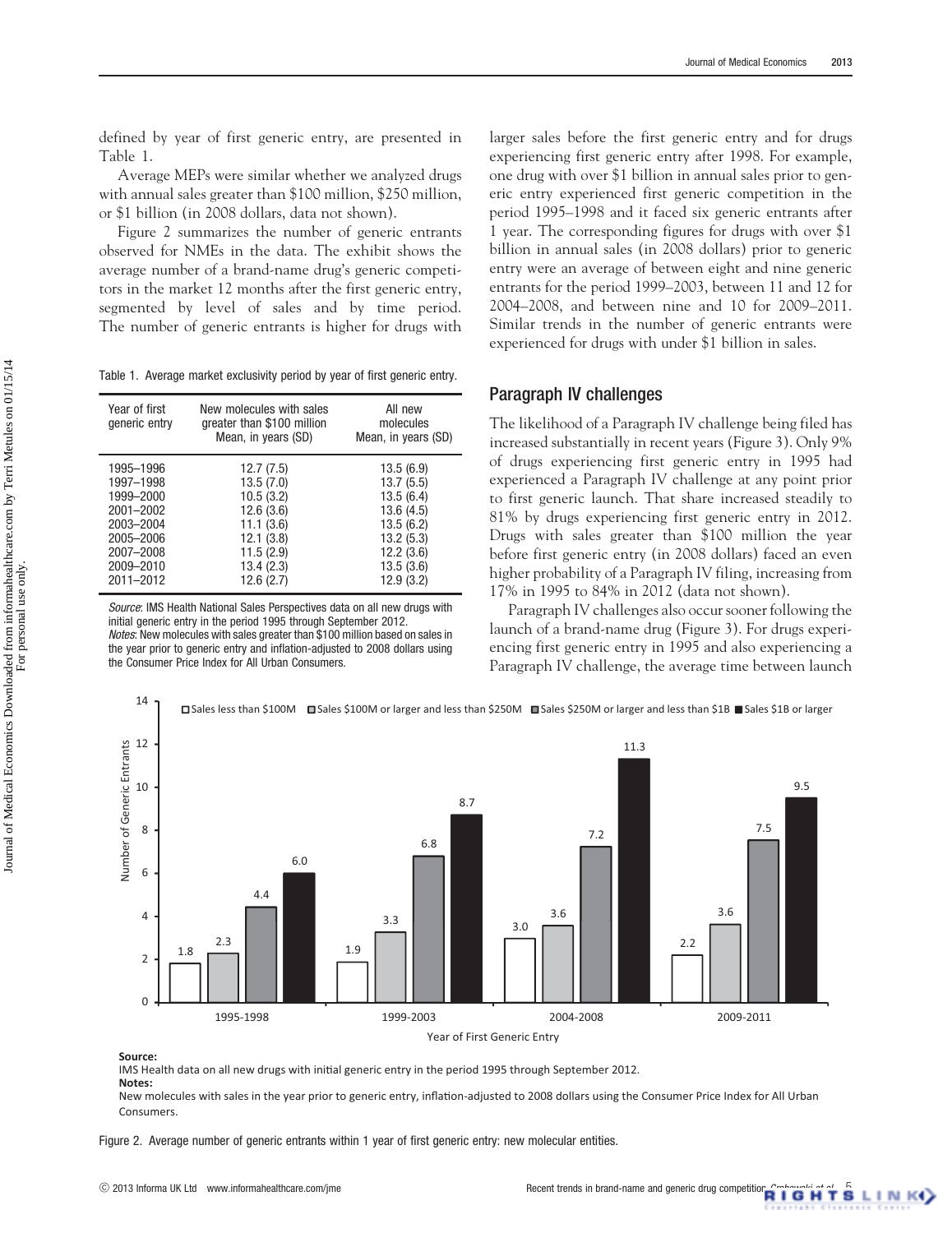<span id="page-5-0"></span>

**Source:**

IMS Health data on all new drugs with initial generic entry in the period 1995 through September 2012. Food and Drug Administration data and general public information sources on Paragraph IV challenges. **Notes:**

All numbers are three-year moving averages.

Figure 3. Paragraph IV filing frequency and timing (3-year moving average).

and the first Paragraph IV challenge was 18.7 years (6.2). That time fell to 6.9 years (3.4) for drugs experiencing first generic entry in 2012. For new drugs with sales greater than \$100 million in the 12 months before first generic entry (in 2008 dollars), the time between brand launch and first Paragraph IV challenge fell from 14.3 years (one drug) in 1995 to 5.9 years (2.7) for 16 drugs in 2012 (data not shown). Paragraph IV challenge activity is even more aggressive for new drugs with sales greater than \$250 million (in 2008 dollars). Of these drugs that experienced first generic entry in 2012, 92% also experienced a Paragraph IV challenge (13 of 14 drugs), and the average time from launch to first challenge was 6.3 years (3.0).

The calculations reflected in Figure 3 reflect averages across all new drug introductions associated with first generic entry in a given year. They may vary according to factors such as the drug's sales prior to generic entry, the nature of the patents protecting the drug, and the ease with which generic manufacturers can imitate the drug to satisfy FDA regulations. In particular, for higher-revenue drugs, generic manufacturers may be less selective when filing challenges, as even a low likelihood of success in litigation can yield a large expected return on the investment necessary to challenge a patent. For instance, researchers have found that court decisions on Paragraph IV challenges filed prior to 2005 involved a disproportionate share of

high-revenue drugs<sup>9</sup>. Others have calculated that, as brand-name drug revenue increases, the probability of success required to justify a patent challenge by a generic manufacturer diminishes to below  $1\%^{10}$  $1\%^{10}$  $1\%^{10}$ . For patent cases litigated to district court decisions between 2000–2009, brand companies prevailed in  $52\%$  of them<sup>[11](#page-7-0)</sup>; for cases decided by district courts between 2009–2012, they prevailed in 54% of them $^{12}$ .

### Market share erosion after generic entry

[Figure 4](#page-6-0) shows the erosion in brand-name drugs' share for the 12 months following first generic entry, with share defined as the unit share of brands for a given molecule divided by the sum of units for brands and their corresponding generics (brand-name share of total molecule units, which may have increased, decreased or remained relatively constant). Generic erosion has increased dramatically over the past decade. For all NMEs facing first generic entry in 2011–2012, brands retained an average of only 16% (0.13) of units at 1 year. For those NMEs with sales greater than \$250 million (in 2008 dollars) prior to first generic entry, generic erosion was even more pronounced; the corresponding figure was only 11% (0.09) of units at 1 year.

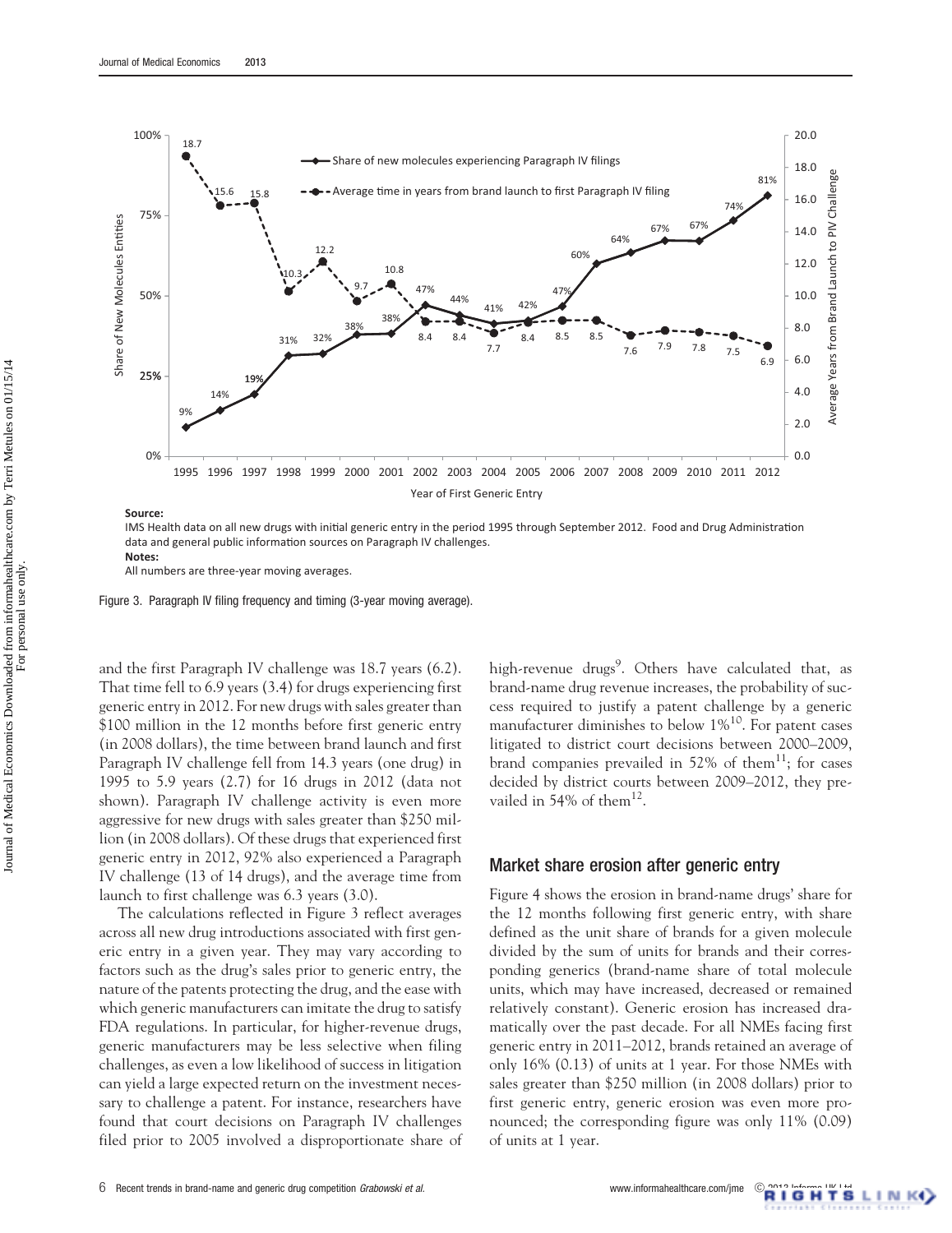<span id="page-6-0"></span>

IMS Health data for all new molecular entities with first generic entry in the period 1999 through September 2012. **Note:**

Initial generic entry occurs at some point during month "0". Month "1" is the first full month of generic competition.

Figure 4. Average monthly brand share of standard units of the molecule/form following first generic entry.

In comparison, drugs experiencing first generic entry in 1999–2000 maintained a share of 44% (0.28) of units at 1 year following first generic entry. Grouping drugs into 2-year periods by the date of first generic entry illustrates the steady increase in the rate and extent of generic penetration over the past decade.

### **Discussion**

Consistent with prior research, MEPs for drugs experiencing initial generic entry in 2011–2012 was 12.6 years for NMEs with sales greater than \$100 million (in 2008 dollars) in the year prior to generic entry, and 12.9 years for all NMEs. Further research may reveal variation by type of NME, whether defined by molecule type or other classification.

Generic competition has intensified over the past 10–15 years, and the MEP has become an even more important indicator of the economics of brand-name drugs. The MEP is critical to manufacturers' ability to earn profits on brand-name drugs to fund future research and development activities, and brand-name drug shares rapidly drop following initial generic entry. For NMEs experiencing initial generic entry in 2011–2012 and with pre-generic entry sales of at least \$250 million (in 2008

dollars), average brand unit share had fallen to 11% at 1 year; for all NMEs with initial generic entry in 2011–2012, average brand unit share at 1 year had fallen to 16%.

While the average MEP for brand-name drugs has remained relatively constant over the past 10–15 years, generic manufacturers are challenging the patents protecting brand-name drugs more often and earlier, which may have a downward impact on future MEPs (we calculate MEPs only for those already experiencing generic entry). Over 80% of brand-name drugs experiencing initial generic entry in 2012 had faced at least one Paragraph IV patent challenge from a generic manufacturer, up from only 9% for drugs experiencing initial generic entry in 1995. These challenges are filed relatively early in the brand drug life cycle, on average within 7 years of brand launch.

## **Conclusions**

Pharmaceutical competition continues to evolve since the passage of the Hatch-Waxman Act in 1984. While the average MEP for brand-name drugs, currently 12.6 years for NMEs with pre-generic entry sales of \$100 million (in 2008 dollars) and 12.9 years for all drugs, has remained relatively constant, consistent with prior research, other